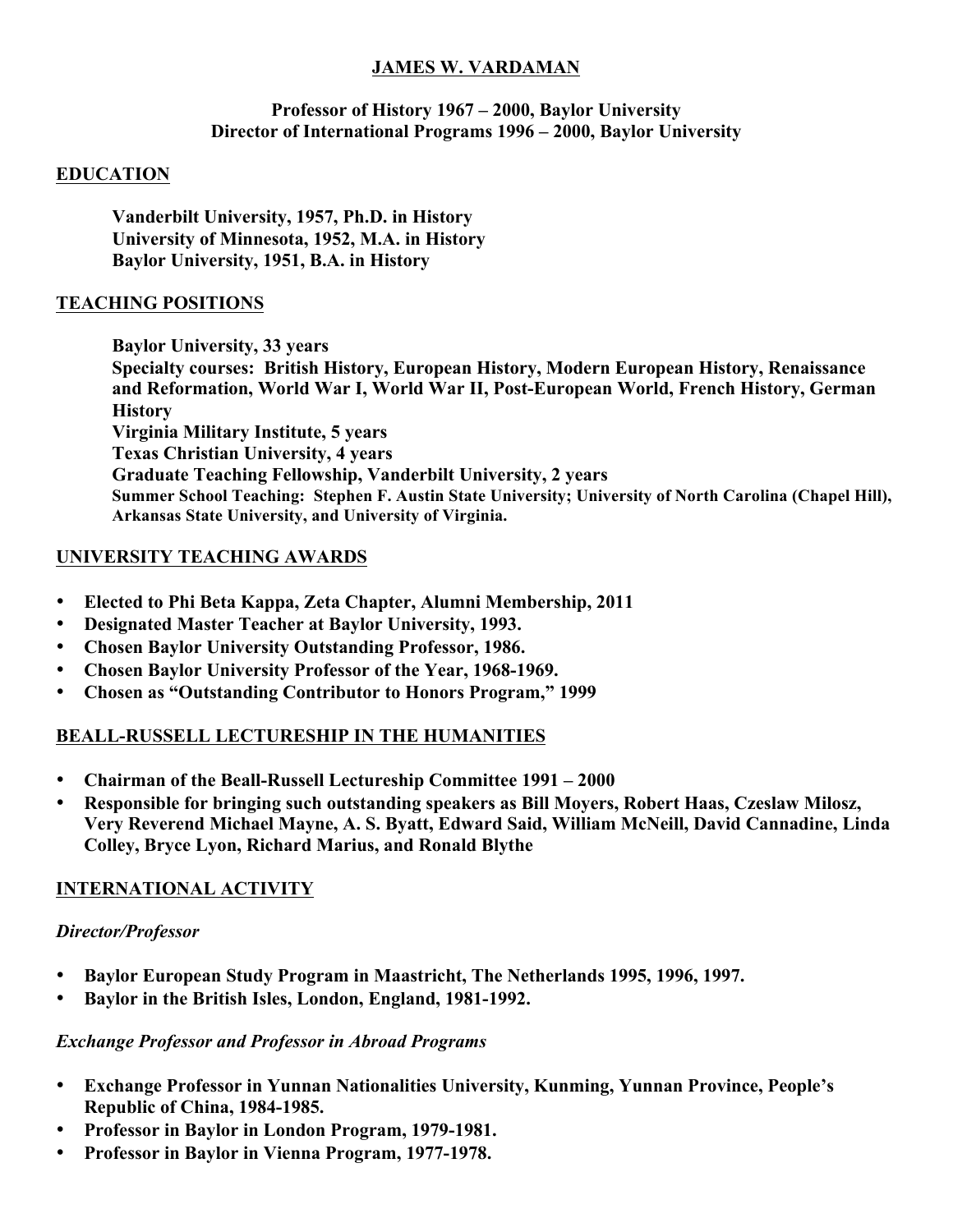#### *Extension Student Programs*

- **Berlin/East Germany/Poland--1991.**
- **Israel, West Bank, and Golan Heights--1988.**
- **Additional Summer Student Tours of Europe--1970, 1973, 1974.**

*Director of Travel Programs (lecturing on and in each of these countries)*

- **Baylor Alumni trip to Middle East, including Egypt, Cypress, Israel, and Turkey, Summer 2010**
- **Baylor Alumni trip to Europe, including the Czech Republic, Austria, Hungary, and Germany, Summer 2008**
- **Baylor Alumni trip to South America, including Chili, Argentina, Cape Horn, The Falkland Islands, Uruguay, and Brazil, Spring 2006.**
- **Baylor Alumni trip to Baltic, including Russia, Estonia, Poland, Germany, Finland, Denmark, Belgium and The Netherlands, ending in the UK, July 2005.**
- **Baylor Alumni trip to British Isles, including England, Scotland, Wales, Ireland, June 2004.**
- **Baylor Alumni trip to Italy, Greece, Malta, Monaco, Spain, Gibraltar, Portugal, Fall 2003.**
- **Baylor Alumni trip from Budapest to Amsterdam on Danube and Rhine rivers of Europe, Oct. 2002.**
- **Baylor led trip for American universities to England and Scotland, May 2002.**
- **Baylor Alumni trip to Ireland, Iceland, Faeroe Islands, Denmark and Sweden, July 2001.**
- **Baylor Alumni trip to Sweden, Finland, Norway, the North Cape, and the Barents Sea, July 2000.**
- **Led Baylor officials to Australia and New Zealand, March 2000.**
- **Led Baylor officials to China, Thailand, Korea, and Japan, January 1999.**
- **Baylor Alumni trip to Channel Islands (Jersey and Guernsey), western France, and northern Spain, Summer 1999.**
- **Led Baylor officials to The Netherlands, Germany, 1998.**
- **Baylor Alumni trip to Provence, France, Summer 1997.**
- **Baylor Board of Regents Education Committee Tour of The Netherlands, Belgium, Germany, France, and Luxembourg, May 1995.**
- **England, Scotland, Wales, Northern Ireland, Republic of Ireland, June 1995.**
- **Greece, Turkey, Ukraine, Bulgaria, Romania, the Black Sea, Summer 1994.**
- **Austria, Hungary, Italy, Slovenia, Germany, Czech Republic, Slovakia, Summer 1993.**
- **Estonia, Lithuania, Latvia, Russia, Germany, Summer 1992.**

# *Guest Lecturer/Independent Traveler*

- **Represented Baylor in Moscow, Russia, at various universities, 1999.**
- **Gave guest lecture to Elderhostel in Maastricht, The Netherlands, 1995.**
- **Traveled to France, Spain, Portugal, Morocco, Gibraltar, Italy, Switzerland 1995.**
- **Represented Baylor at 50th Anniversary of Liberation of Valkenburg, The Netherlands, 1994.**
- **Traveled to Tirana, Kruj, and Durres, Albania in 1994.**
- **Traveled to Slovenia, Serbia and Croatia. Gave guest lecture at University of Novi Sad in Novi Sad, Serbia, March 1993.**
- **Traveled to Thailand, Singapore, Macao, Indonesia, Malaysia, Nepal, India, Bangladesh, Burma, Tibet. Traversed U.S.S.R. on Trans-Siberian Railway from Beijing to Moscow, 1985.**
- **Participated in International Work and Field Studies, Cairo, Egypt, Summer 1969. Additional travel to Lebanon and Jordan, including Petra.**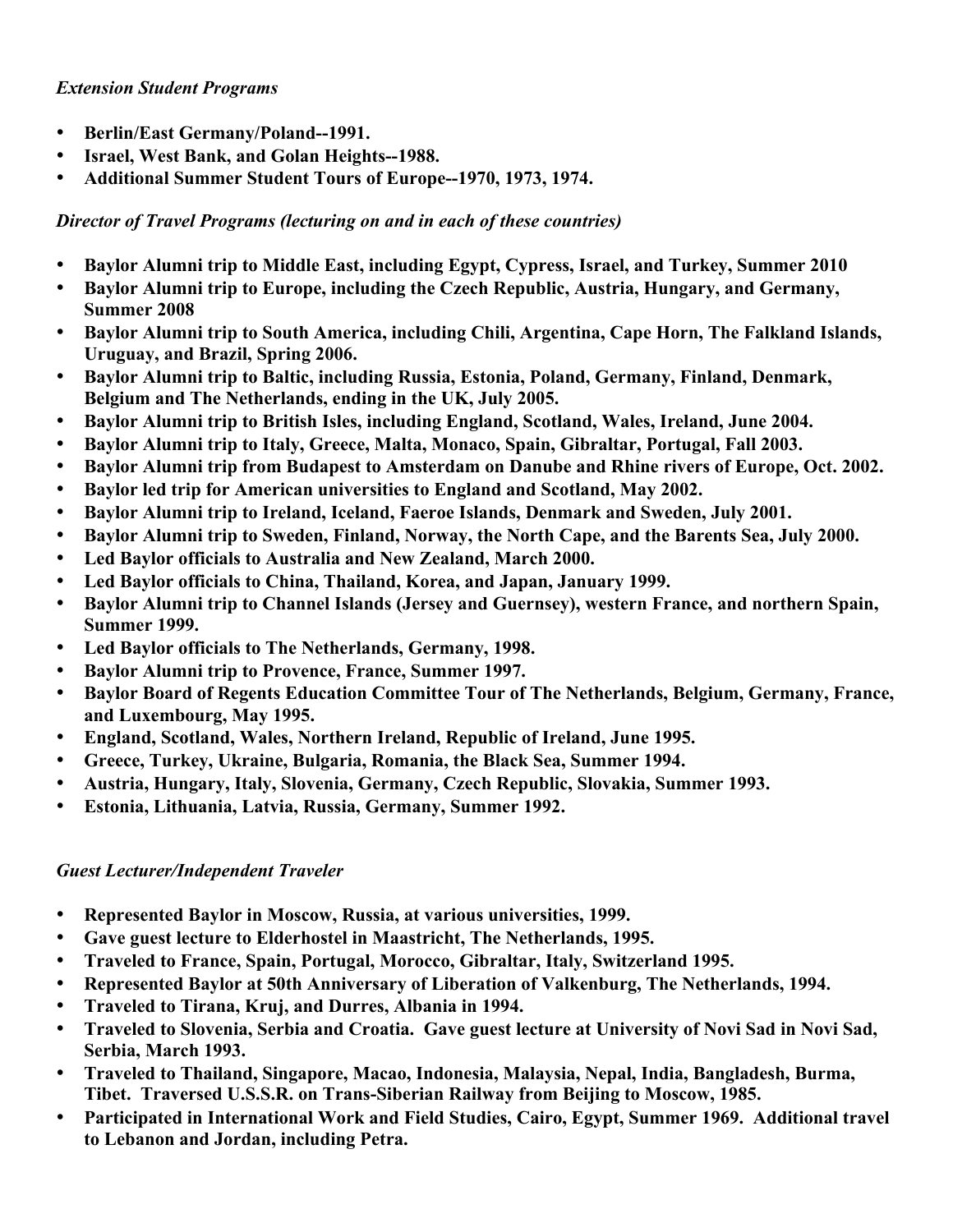• **Since 1967, traveled to every country in Europe repeatedly. Worked/traveled in Europe on numerous occasions.**

## **INTERNATIONAL APPOINTMENTS**

- **Appointed Director of International Education, Jo Murphy Chair, 1996.**
- **Appointed Deputy Director of International Education, 1995.**
- **Appointed Director of Baylor University Center for European Studies in Maastricht, The Netherlands, 1994.**

## **INTERNATIONAL CONFERENCES**

- **Attended Viet Nam Conference on Higher Education, Hanoi, Viet Nam, 1996.**
- **Attended Higher Education Conference, LamPang, Thailand, 1996.**
- **Attended the Inauguration of the Lam Institute at Hong Kong Baptist University, 1995.**
- **Selected to attend Anglo-Dutch -American 300th Anniversary of Glorious Revolution, Williamsburg, Virginia 1989.**
- **Selected to attend Anglo-American Conference on British History at the University of London, Summer 1990, Summer 1986.**
- **Selected to attend International Center for Foreign Studies at Wilton Park, United Kingdom, 1982.**

## **NATIONAL AWARD**

**Ford Humanities Fellowship 1966-1967. For post-doctoral study and research at Duke University and The British Museum, London, U.K.**

# **MILITARY SERVICE**

**U.S. Marine Corps, 1945-1949. Twenty-six months sea and foreign shore duty in the Western Pacific.**

# **ADDITIONAL TEACHING AWARDS and PUBLICATIONS**

- **ODK Men and Women of Merit Award, 2003.**
- **Mortar Board Circle of Achievement Award, 1980, 1981, 1993-1994, 1994-1995, 1995-1996, 1997- 1998, 1998-1999.**
- **Regular contributor of book reviews to** *The Journal of Church and State,* **1960 – 2003. (See below the list of books reviewed)**
- **Sigma Chi Faculty member who has "significantly influenced the graduating seniors," 1990, 1991, 1992.**
- **Student Congress Distinguished Service Award, 1988.**
- **Circle K Professor of the Year, 1975-76.**
- **T.C.U. Professor of the Year, 1961-62.**
- **Coach for Virginia Military Institute College Bowl Team on National General Electric College Bowl, New York City, NY, 1964. That team set record for highest score ever achieved in National College Bowl up to that time.**

# **SCHOLARLY PUBLICATIONS IN BAYLOR JOURNAL OF CHURCH & STATE**

**Vardaman, James W. "Lord Baltimore, Parliament, and Cromwell: A Problem of Church and State in Seventeenth-Century England," 4: 31-46.**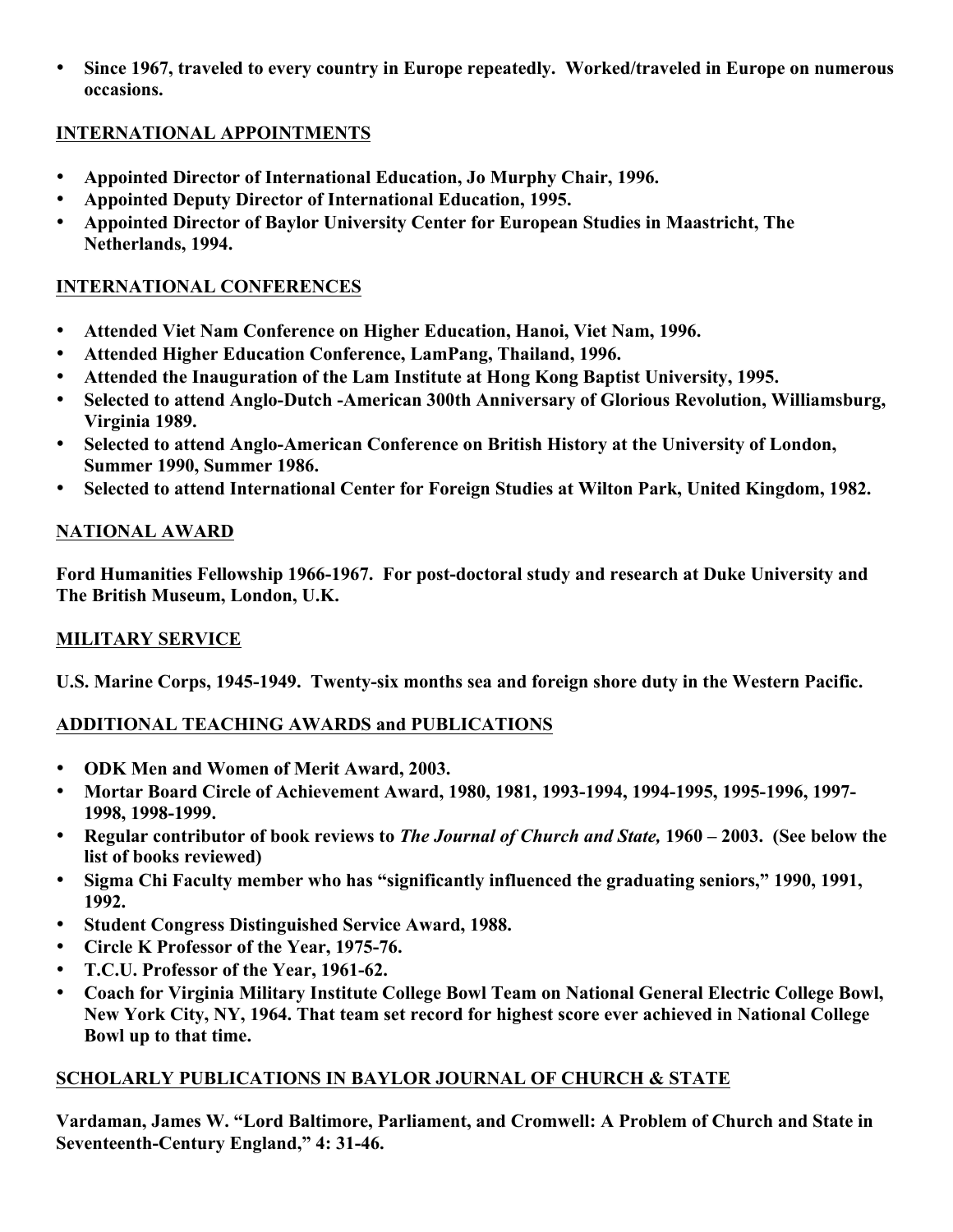**Book Reviews by James W. Vardaman in** *Journal of Church and State:*

*Anglo-Vatican Relations, 1914-1939: Confidential Annual Reports of the British Ministers to the Holy See,* **edited by Thomas E. Hachey, 17: 153.**

*Antichrist in Seventeenth-Century England,* **by Christopher Hill, 14: 525-26.**

*Archbishop Thomas and King Kenry II,* **by Tom Corle, 21: 142.**

*Austrian Catholics and the First Republic: Democracy, Capitalism, and the Social Order, 1918-1924,* **by Alfred Diamant, 5: 131-33.**

*Boy King, The: Edward VI and the Protestant Reformation***, by Diarmid MacCulloch, 45: 379-81.**

*British Imperialism: Gold, God and Glory,* **edited by Robin W. Winks, 6: 248-49.** *Charles I and the Popish Plot,* **by Caroline M. Hibbard, 26: 353-54.**

*Church and Parliament: The Reshaping of the Church of England, 1828-1800,* **by Olive J. Brose, 2: 77- 79.**

*Church and State: Report of the Archbishop's Commission,* **by Church Information Office, Central Board of Finance of the Church of England, 15: 146.** *Church Under the Law, The: Justice, Administration and Discipline in the Diocese of York, 1560-1640,*  **by Ronald A. Marchant, 15: 145-46.**

*Citizenship and Conscience: A Study in the Theory and Practice of Religious Toleration in England During the Eighteenth Century,* **by Richard Burgess Barlow, 7: 270-71.**

*Discord in Zion: The Puritan Divines and the Puritan Revolution, 1640-1660,* **by Tai Liu, 19: 100-03.**

*Dissent and Parliamentary Politics in England, 1661-1689***, by Douglas R. Lacy, 14: 348-50.**

*Elizabeth and the English Reformation,* **by William P. Haugaard, 11: 524-25.** *English Civil War, The: The Essential Readings***, edited by Peter Gaunt, 45: 377-79.**

*English Parish Clergy on the Eve of the Reformation, The,* **by Peter Heath, 14: 149-51.**

*First the Political Kingdom: A Personal Appraisal of the Catholic Left in Britain, by Brian Wicker, 18:* **144.**

*Governing Without Consensus: An Irish Perspective,* **by Richard Rose, 15: 146-47.**

*History of Northern Ireland, 1920-1996, A,* **by Thomas A. Hennessey, 41: 613-16.**

*Lanfranc of Bec,* **by Margaret Gibson, 23: 565.**

*Policy and Police: The Enforcement oj the Reformation in the Age of Thomas Cromwell,* **by G. R. Elton, 16: 131-33.**

*Puritan Lectureships, The: The Politics of Religious Dissent, 1500-1662, by Paul S. Seaver, 13: 155-56.*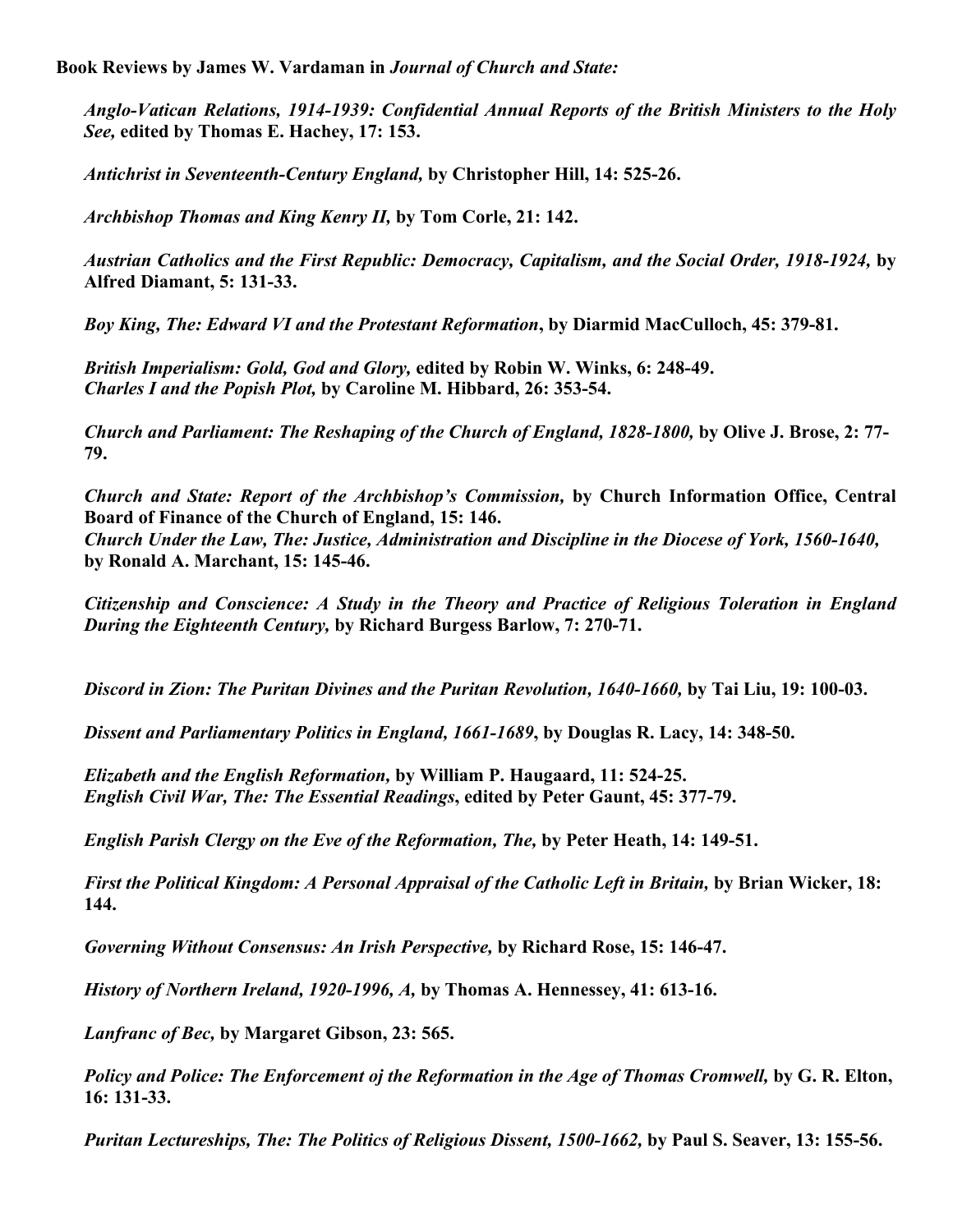*Puritans, Lawyers, and Politics in Early Seventeenth-Century England,* **by John Dykstra Eusden, 2: 185-87.**

*Puritanism and Liberty: Being the Army Debates (1647-9) from the Clarke Manuscripts with Supplementary Documents,* **selected and edited by A. S. P. Woodhouse, 19: 125-26.**

*Reform and Reformation: England, 1509-1558,* **by G. R. Elton, 21: 142-43.** *Reform and Renewal: Thomas Cromwell and the Commonweal,* **by G. R. Elton, 16: 131-33.**

*Reformation and Resistance in Tudor Lancashire,* **by Christopher Haigh, 21: 119-20.**

*Reformation Parliament, 1529-1536, The,* **by Sanford E. Lehmberg, 13: 365-67.**

*Rump Parliament, 1648-1653***,** *The,* **by Blair Worden, 19: 100-03.**

*Sociological Yearbook of Religion in Britain* **2,** *A,* **edited by David Martin, 13: 166.**

*Some Intellectual Consequences of the English Revolution,* **by Christopher Hill, 23: 366.**

*Studies in Tudor and Stuart Politics and Government: Papers and Reviews 1946-1972,* **by G. R. Elton, 17: 342-43.**

*Trial of Doctor Sacheverell, The,* **by Geoffrey Holmes, 19: 103-05.**

#### **JAMES W. & ELIZABETH VARDAMAN ENDOWED HISTORY SCHOLARSHIP FUND**

• **Established by Dr. Gene and Mary Richardson, Spring 2012**

#### **JAMES W. VARDAMAN ENDOWED HISTORY SCHOLARSHIP FUND**

• **Established by Debbie, Holt, Ted, and Sue Getterman, December 2003**

#### **JAMES W. VARDAMAN LEGACY SCHOLARSHIP FUND**

• **Established by the Baylor Alumni Association, Fall 2010**

## **JAMES W. VARDAMAN INTERNATIONAL SCHOLARSHIP**

• **Established Maastricht 1995 Students, November 1999** 

#### **JAMES W. VARDAMAN SCHOLARSHIP FOR HISTORY MAJOR**

• **Established by the Honorable Sam Johnson, 1985**

## **SPECIAL RECOGNITIONS**

- **Honors Program, Honor Roll, for directing over 20 Honors Program theses, Spring 2010**
- **Recognized by Baylor Alumni Association as Retired Faculty Award for Distinguished Service, 2007**
- **Recognized by Baylor Alumni Association as recipient of the W. R. White Meritorious Service Award, 2005.**